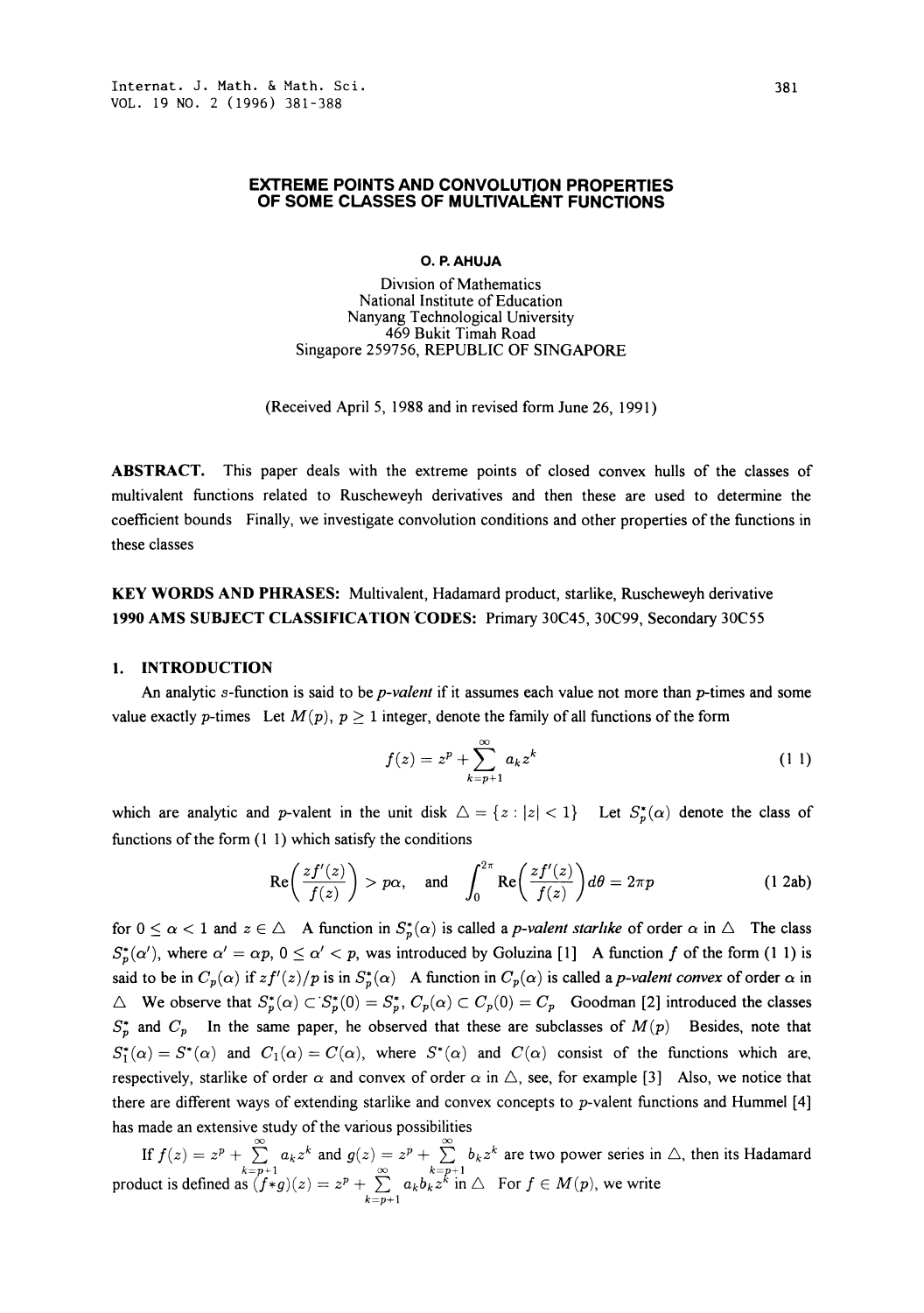382 (OP AHUJA

$$
D^{n-p-1}f(z) = \frac{z^p}{(1-z)^{n-p}} * f(z), \quad n \ge -p+1
$$
 (13)

The operator  $D^{n+p-1}f$  is called the  $(n+p-1)$ th order Ruscheweyh derivative of f Let  $R_n(p,\alpha)$ denote the subclasses of functions f in  $M(p)$  which satisfy the conditions

$$
\text{Re}\left(\frac{z(D^{n+p-1}f(z))'}{D^{n-p-1}f(z)}\right) > p\alpha \quad \text{and} \quad \int_0^{2i} \text{Re}\left(\frac{z(D^{n+p-1}f(z))'}{D^{n+p-1}f(z)}\right) d\theta = 2\pi p \tag{1.4ab}
$$

for  $0 \le \alpha < 1$  and  $z \in \triangle$  The condition (1 4b) implies that  $D^{n+p-1}f(z)$  has p roots in  $\triangle$  We observe that  $R_{p-1}(p, \alpha) = S_p^*(\alpha)$ ,  $R_0(1, \alpha) = S^*(\alpha)$ , and  $R_1(1, \alpha) = C(\alpha)$  The class  $R_n(1, \alpha) = R_n(\alpha)$  was introduced and studied by the author [5] Moreover,  $R_n(p, \alpha) \subset R_n(p, 0) \subset K_n(p)$  for  $n \geq p$ , where

$$
K_n(p) = \left\{ f \in M(p) : \text{Re} \frac{D^{n+p} f(z)}{D^{n+p-1} f(z)} > 1/2, \, z \in \triangle \right\}
$$

are subclasses of  $M(p)$  studied by Goel and Sohi [6] Note that  $K_n(1)$  was introduced by Ruscheweyh [7]

The fundamental viewpoint of considering convex hulls and extreme points of  $S^*(\alpha)$  and  $C(\alpha)$  were first given in [8] and [9] The author and Silverman [10] have studied the extreme points of the closed convex hull of  $R_n(\alpha)$  Earlier, some of the concepts of convex hulls and extreme points were extended to multivalent functions in [11-13], and others

In the present paper, we determine the extreme points of the closed convex hulls of  $R_n(p, \alpha)$  and  $K_n(p)$  These are then used to determine the coefficient bounds Finally, we investigate convolution conditions and other properties of the functions in  $R_n(p, \alpha)$ 

In the sequel, we denote the closed convex hull of a family F by  $co F$  Also, let  $E(co F)$  denote the set of all extreme points of F

### 2. EXTREME POINTS

**LEMMA 2.1.** [12]  $E\left(\cos S_v^*(\alpha)\right)$  consists of the functions given by

$$
\frac{z^p}{(1-xz)^{2(1-\alpha)p}} = z^p + \sum_{k=p+1}^{\infty} \frac{(2p-2\alpha p)_{k-p} x^{k-p}}{(k-p)!} z^k
$$
 (21)

 $|x| = 1, z \in \triangle$ , where  $(a)_k = a(a + 1)(a + 2)...(a + k - 1)$ 

**THEOREM 2.1.** The extreme points of  $\text{co } R_n(p, \alpha)$ ,  $0 \leq \alpha < 1$ , are given by the functions

$$
f_x(z) = z^p + \sum_{k=p+1}^{\infty} \frac{(2p - 2\alpha p)_{k-p} (n+p-1)!}{(k+n-1)!} x^{k-p} z^k, \quad |x| = 1, \quad z \in \triangle.
$$
 (2.2)

**PROOF.** We first notice that the operator  $D^{n+p-1}: f \to D^{n+p-1}f$  is an isomorphism from  $R_n(p, \alpha)$  to  $S_p^*(\alpha)$  and consequently it preserves extreme points Also, we observe that

$$
D^{n+p-1}f(z) = \frac{z^p}{(1-z)^{n+p}} * f(z) = z^p + \sum_{k=p+1}^{\infty} {n+k-1 \choose n+p-1} a_k z^k.
$$
 (2.3)

Therefore, from Lemma 2 1 we find that the extreme points of  $R_n(p, \alpha)$  are given by

$$
z^{p} + \sum_{k=p+1}^{\infty} \left(\frac{n+k-1}{n+p-1}\right)^{-1} \frac{(2p-2\alpha p)_{k-p}}{(k-p)!} x^{k-p} z^{k}.
$$

This simplifies to (2 2) and the proof is complete

**REMARK 2.1.** The special case of  $p = 1$  in Theorem 2 1 yields the extreme points of  $\alpha R_n(\alpha)$ found in  $[10]$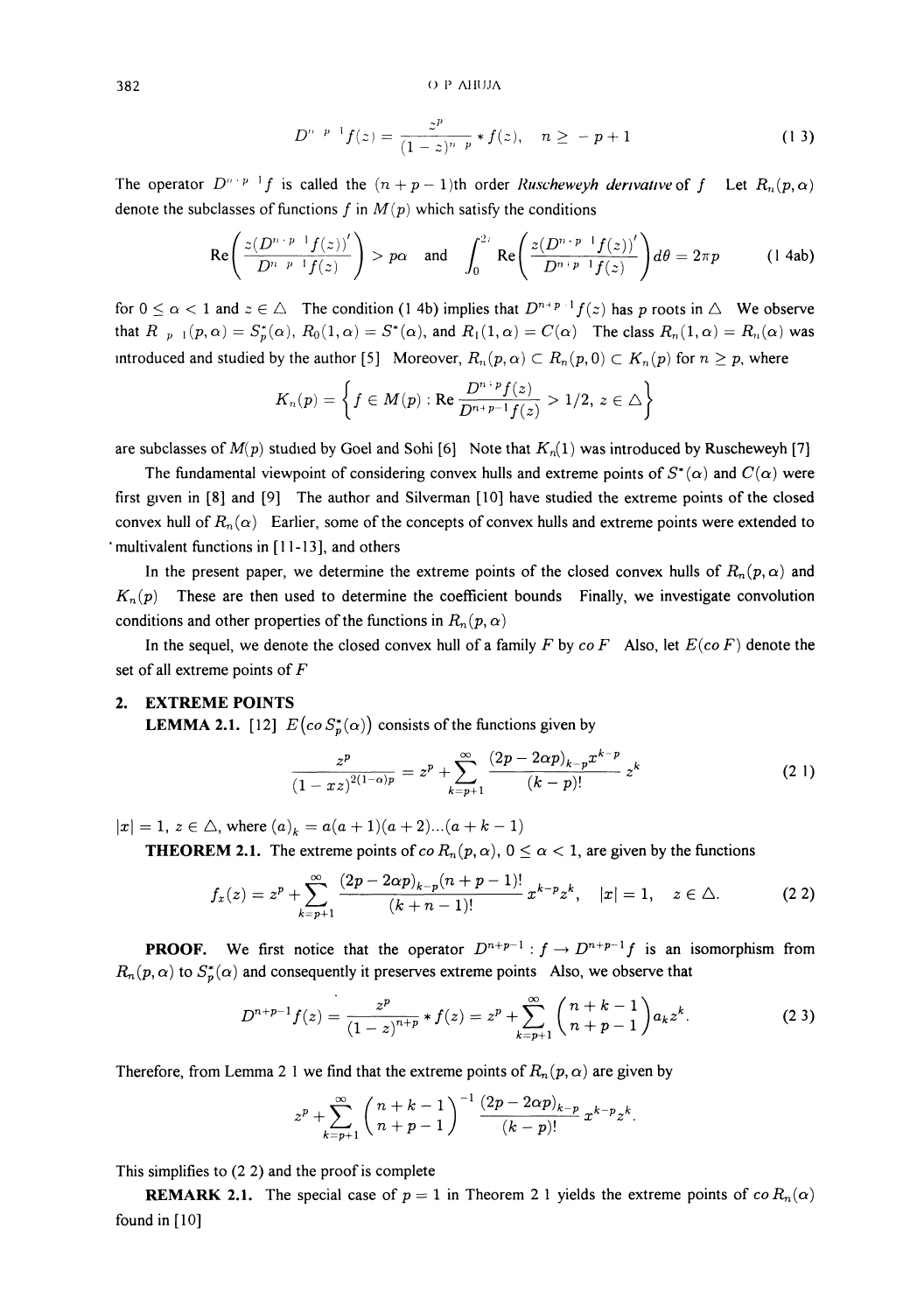**REMARK 2.2.** Letting  $n = -p + 1$  and  $\alpha = 0$  in Theorem 2 1, we obtain the extreme points of co  $S_p^*$  found by Hallenbeck and Livingston [11]

**COROLLARY 2.1.** If 
$$
f(z) = z^p + \sum_{k=p-1}^{\infty} a_k z^k
$$
 is in  $R_n(p, \alpha)$ , then  

$$
|a_k| \le \frac{(2p - 2\alpha p)_k}{(k+n-1)!}, \quad k \ge p+1
$$
 (2.4)

with equality for

$$
f_{\mu}(z) = z^{p} + \sum_{k=p+1}^{\infty} \frac{(2p - 2\alpha p)_{k-p}(n+p-1)!}{(k+n-1)!} x^{k-p} z^{k}, \quad |x| = 1, \quad z \in \Delta.
$$

**COROLLARY 2.2.** If  $f(z) = z^p + z^q$  $\sum_{p=1}^{\infty} a_k z^k$  is in  $S_p^*$ , then

$$
|a_k| \leq \frac{(2p)(2p+1)...(p+k-1)}{(k-p)!} \,, \quad k \geq p+1.
$$

The above result of Goodman [2] may be found by letting  $\alpha = 0$ ,  $n = -p + 1$  in Corollary 2 1 **COROLLARY 2.3.** If  $f(z) = z^p + \sum_{k=p+1}^{\infty} a_k z^k$  is in  $R_n(p, \alpha)$ , then

$$
|f(z)|\le r^p+\sum_{k=p+1}^\infty\frac{(2p-2\alpha p)_{k-p}(n+p-1)!}{(k+n-1)!}\,r^k,
$$

with equality for  $f_x(z)$  at  $z = \overline{x} r$ .

In [10], the author and Silverman found the extreme points of the closed convex hull of  $K_n(p)$ , when  $p = 1$  In the next theorem, we find the corresponding result when  $p \ge 1$ 

**LEMMA 2.2.** [6]  $K_n(p) \subset K_{n-1}(p)$  for every  $n \ge -p+1$ **THEOREM 2.2.** The extreme points of  $coK_n(p)$  are

**19.14.1** The extreme points of 
$$
coR_n(p)
$$
 are  
\n
$$
\left\{\frac{z^p}{1 - xz} = z^p + \sum_{k=p+1}^{\infty} x^{k-p} z^k : |x| = 1, z \in \triangle \right\} \text{ for all } n \ge -p+1.
$$

**PROOF.** For  $g(z) = \frac{z^p}{1 - xz}$ , we observe that

$$
D^{n+p-1}g(z)=\frac{z^p}{(1-xz)^{n+p}}*\frac{z^p}{1-xz}=\frac{z^p}{(1-xz)^{n+p}}.
$$

Therefore,

Re 
$$
\frac{D^{n+p}g(z)}{D^{n+p-1}g(z)}
$$
 = Re  $\frac{1}{1-xz}$  > 1/2.

It implies that  $g \in K_n(p)$  for every  $n \ge -p+1$  We thus have

$$
\left\{\frac{z^p}{1-xz}: |x|=1, z\in \triangle\right\}\subset K_n(p).
$$

But by Lemma 2 2,  $K_n(p) \subset K_{-p+1}(p)$  Since

$$
K_{-p+1}(p) = \left\{ f \in M(p) : \text{Re} \frac{D^1 f}{D^2 f} > \frac{1}{2} \right\}
$$
  
=  $\left\{ f \in M(p) : \text{Re} \frac{zf' - (p-1)f}{f} > 1/2 \right\} = S_p^* \left( \frac{2p-1}{2p} \right),$ 

we have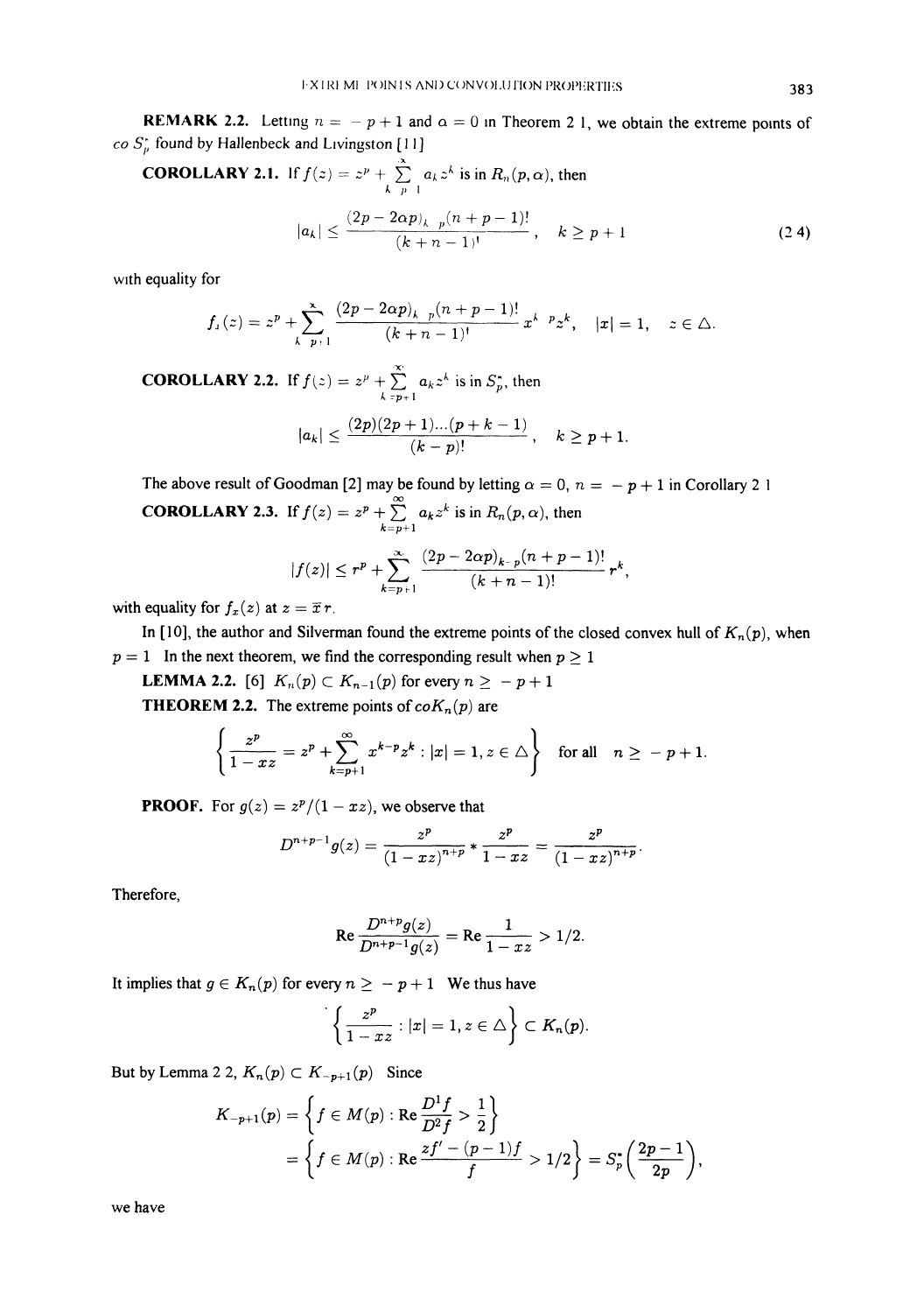$384$  () P AHUJA

$$
\left\{\frac{z^p}{1-xz} \cdot |x| = 1, z \in \triangle\right\} \subset S_p^* \left(\frac{2p-1}{2p}\right)
$$

On the other hand, the extreme points of  $\cos\frac{\pi}{p} \left( \frac{2p-1}{2p} \right)$  are  $\left\{ \frac{z^i}{1-z^i} : |x| = 1, z \in \triangle \right\}$ , from Lemma 21 and the result follows

**COROLLARY 2.4** If 
$$
f(z) = z^p + \sum_{k=p+1}^{\infty} a_k z^k \in K_n(p)
$$
, then  $|a_k| \le 1$  for  $k \ge p+1$ 

## 3. INCLUSION RELATIONS

**LEMMA 3.1.** [14] Let  $\omega$  be a non-constant and analytic function in  $|z| < r < 1$ ,  $\omega(0) = 0$  If  $|\omega|$ attains its maximum value on the circle  $|z| = r$  at  $z_0$ , then  $z_0\omega'(z_0) = k\omega(z_0)$ , where  $k( \geq 1)$  is any real number

**THEOREM 3.1.**  $R_{n+1}(p,\alpha) \subset R_n(p,\alpha)$  for all  $\alpha(0 \leq \alpha < 1)$ , and  $n \geq -p+1$ 

**PROOF.** Let  $f \in R_{n+p}(p, \alpha)$  Define an analytic function  $\omega(z)$  in  $\triangle$  such that  $\omega(0) = 0$ ,  $\omega(z) \neq -1$  for all  $z \in \triangle$  by

$$
\frac{z(D^{n+p-1}f(z))'}{D^{n+p-1}f(z)} = p\bigg(\frac{1+(2\alpha-1)\omega(z)}{1+\omega(z)}\bigg).
$$
\n(3.1)

Using the identity

$$
z(D^{n+p-1}f(z))' = (n+p)D^{n+p}f(z) - nD^{n+p-1}f(z),
$$
\n(3.2)

we can rewrite  $(3\ 1)$  as

$$
\frac{D^{n+p}f(z)}{D^{n+p-1}f(z)} = \frac{n+p + ((2\alpha - 1)p + n)\omega(z)}{(n+p)(1+\omega(z))}.
$$
\n(3.3)

Taking logarithmic differentiation of (3 3), we get

$$
\frac{z(D^{n+p}f(z))'}{D^{n+p}f(z)} = p\left(\frac{1+(2\alpha-1)\omega(z)}{1+\omega(z)}\right) - \frac{2p(1-\alpha)z\omega'(z)}{(1+\omega(z))(n+p+(n+(2\alpha-1)p)\omega(z))}.
$$
 (3.4)

We claim that  $|w(z)| < 1$  for all  $z \in \triangle$ . For otherwise, by Lemma 3 1, there exists a point  $z_0 \in \triangle$  such that  $z_0\omega'(z) = k\omega(z_0)$  with  $|\omega(z_0)| = 1$  and  $k \ge 1$  Applying this result to (3 4), we obtain

$$
\mathrm{Re}\bigg(\frac{z_0(D^{n+p}f(z_0))'}{D^{n+p}f(z_0)}\bigg) \leq p\alpha - \frac{kp(1-\alpha)}{2(n+\alpha p)} \leq p\alpha \quad \text{for each} \quad n \geq -p+1.
$$

This proves that  $f \notin R_{n+1}(p, \alpha)$ , which contradicts the hypothesis We thus conclude that  $|\omega(z)| < 1$  for all  $z \in \triangle$  and hence  $f \in R_n(p, \alpha)$ . This completes the proof

In view of Theorem 3 1, it immediately follows that  $R_n(p,\alpha) \subset S_p^*(\alpha)$  for all  $n \geq -p+1$  For  $\alpha$ fixed and  $n = n(\alpha)$  sufficiently large, we shall now show that  $R_n(p, 0) \subset C_p(\alpha)$  We need the following

**LEMMA 3.2.** Let  $f(z) = z^p + \sum_{k=p+1}^{\infty} a_k z^k \in M(p)$ , and let  $0 \le \alpha < 1$  The function f is in  $C_p(\alpha)$ 

if

$$
\sum_{k=p+1}^{\infty} k(k-\alpha p)|a_k| \le p^2(1-\alpha).
$$
 (3.5)

PROOF. It suffices to show that

$$
\left|1+\frac{zf''(z)}{f'(z)}-p\right|\leq p(1-\alpha).
$$
\n(3.6)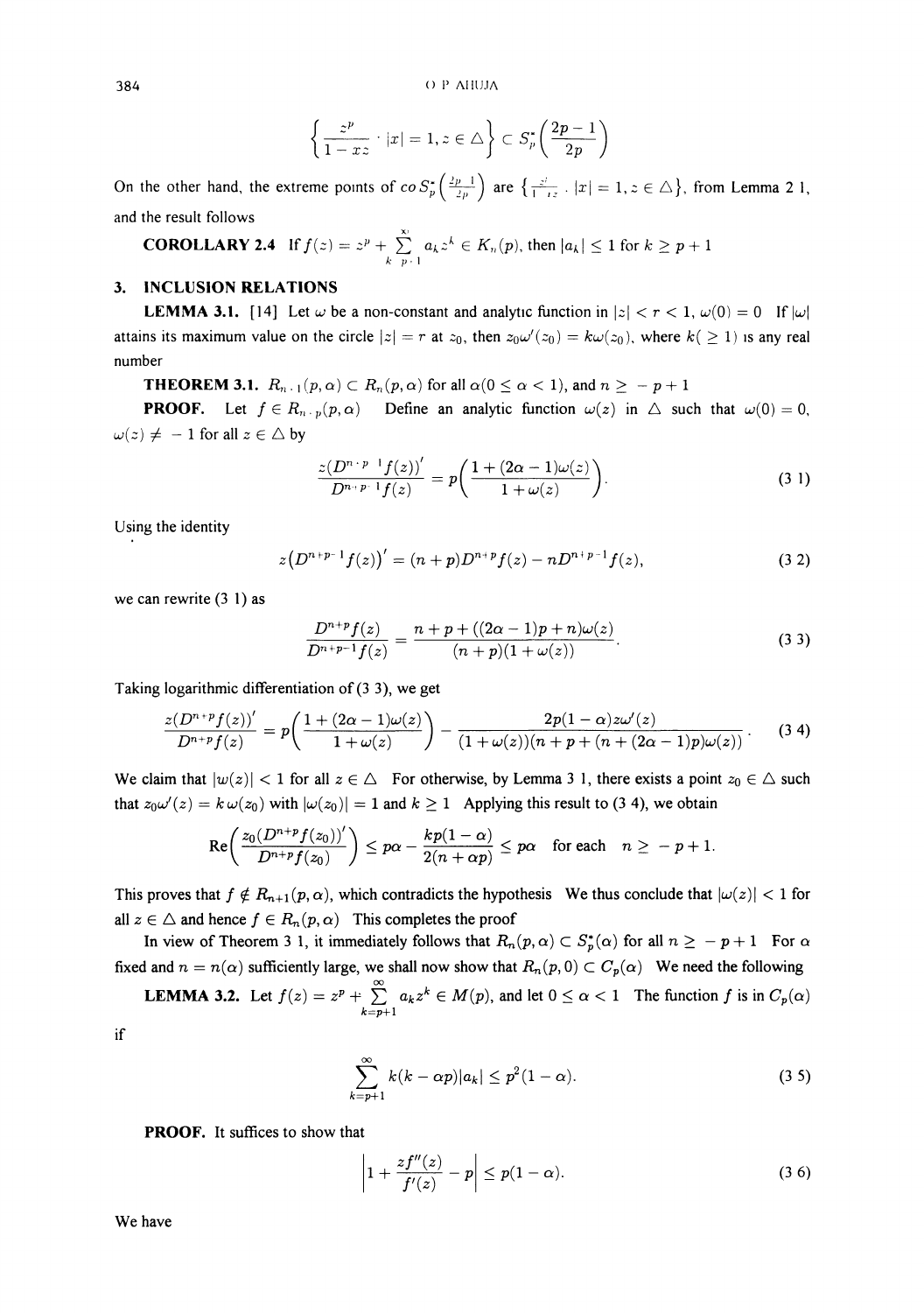$$
|zf''(z) - (p-1)f'(z)| - p(1-\alpha)|f'(z)|
$$
  
\n
$$
\leq \left| \sum_{k=p-1}^{x} k(k-p)a_k \right| - p(1-\alpha) \left( p - \sum_{k=p-1}^{x} k|a_k| \right)
$$
  
\n
$$
\leq \sum_{k=p-1}^{x} k(k-p)|a_k| - p^2(1-\alpha) + p(1-\alpha) \sum_{k=p+1}^{x} k|a_k|
$$
  
\n
$$
= \sum_{k=p+1}^{x} k(k-\alpha p)|a_k| - p^2(1-\alpha) \leq 0,
$$

which proves (3.6) This completes the proof

**THEOREM 3.2.** For fixed  $\alpha$ ,  $0 \leq \alpha < 1$ ,  $p \geq 1$  integer

$$
R_n(p,0) \subset C_p(\alpha) \quad \text{for any} \quad n \ge n_0 = \frac{2(p+1)^4}{p(1-\alpha)}.
$$

**PROOF.** Let  $f(z) = z^p + \sum_{k=p+1} a_k z^k$  be in  $R_n(p, 0)$  We observe that

$$
f\in R_n(p,0)\Longleftrightarrow D^{n+p-1}f\in S_p^*.
$$
 (3.7)

In view of (2 3), and as a consequence of Corollary 2 2 of Theorem 2 1, we obtain

$$
\left|\binom{n+k-1}{n+p-1}a_k\right|\leq \frac{(2p)_{k-p}}{(k-p)!},
$$

which yields

$$
|a_k| \le \frac{(2p)_{k-p}}{(k-p)!} \binom{n+k-1}{n+p-1}^{-1} \quad \text{for all} \quad k \ge p+1.
$$
 (3 8)

Therefore, because of Lemma <sup>3</sup> 2, we only need to prove that

$$
\sum_{k=p+1}^{\infty} k^2 |a_k| \leq \sum_{k=p+1}^{\infty} k^2 \frac{(2p)_{k-p}}{(k-p)!} \binom{n+k-1}{n+p-1}^{-1} \leq p^2 (1-\alpha) \quad \text{for all} \quad n \geq n_0.
$$

Since  $\sum_{k=p+1}$  $\sum_{k=p+1}$   $(1/k^2)$  < 1, it suffices to establish that

$$
\sum_{k=p+1}^{\infty} \frac{k^2 (2p)_{k-p}}{(k-p)!} \binom{n+k-1}{n+p-1}^{-1} \leq p^2 (1-\alpha) \sum_{k=p+1}^{\infty} (1/k^2)
$$
 (3.9)

for all  $n \ge n_0$  We notice that (3 9) holds if

$$
d_k = \frac{k^4 (2p)_{k-p}}{(k-p)!} \binom{n+k-1}{n+p-1}^{-1} \le p^2 (1-\alpha) \tag{3.10}
$$

for all  $n\geq n_0, k\geq p+1$  But

$$
\binom{n+k-1}{n+p-1}^{-1} = \frac{(n+p-1)!(k-p)!}{(n+k-1)!}
$$

is a decreasing function of  $n(\ge -p+1)$  Therefore, we need only prove (3 10) for  $n = n_0$  Since for  $n = n_0$ 

$$
d_{p+1} = \frac{2p(p+1)^4}{n_0+p} \leq p^2(1-\alpha)
$$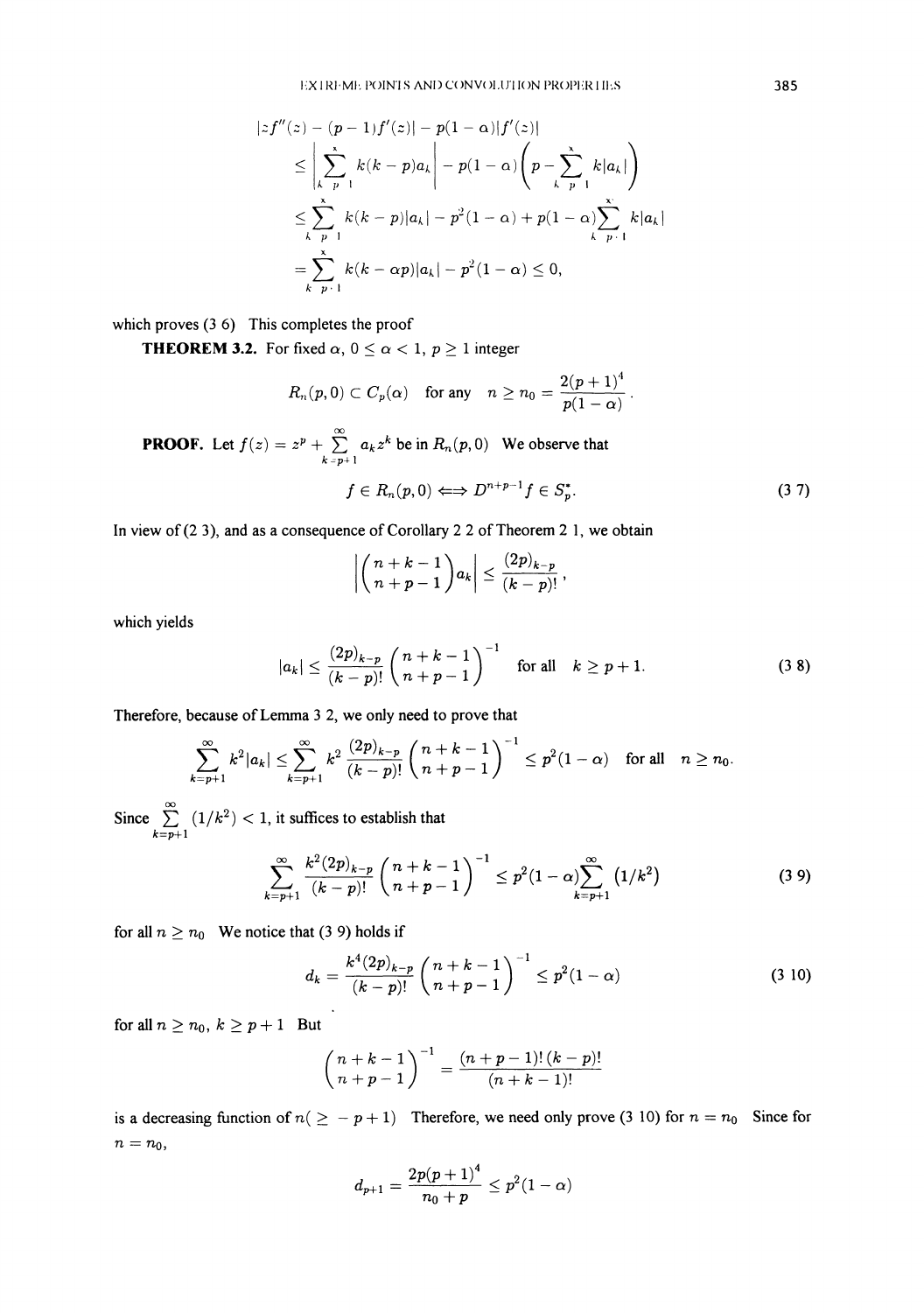is true for all  $p \ge 1$ , it follows that (3 10) holds for  $k = p + 1$  Thus the proof of the theorem will be completed by proving that  $d_k$  is a decreasing function of  $k( \geq p + 1)$  for  $n = n_0$ , that is, if

$$
\frac{d_{k-1}}{d_k} = \frac{(k+1)^1(k+p)}{k^1(k+n_0)} \le 1,
$$

which is equivalent to

$$
g(k) = k1(n0 - 4 - p) - k3(6 + 4p) - k2(4 + 6p) - k(1 + 4p) - p \ge 0
$$

Since

$$
n_0-4-p\geq \frac{2(p+1)^4-p(4+p)}{p}
$$

we have

$$
g(k) \ge \left(\frac{2(p+1)^4}{p} - 15 - 16p\right)k^4 = \left[\frac{2(p+1)}{p}\left((p+1)^3 - 8p\right) + 1\right]k^4 > 0
$$

# for all  $p \ge 1$  The proof is complete

## 4. CONVOLUTION CONDITIONS

**LEMMA 4.1.** Let  $f \in M(p)$  Then  $f \in S_p^*(\alpha)$ ,  $0 \leq \alpha < 1$ ,  $p \geq 1$ , if and only if  $f(z)$ .  $[(z^p + Bz^{p+1})/(1-z)^2] \neq 0 \ (0 \leq |z| < 1, |x| = 1)$ , where

$$
B = \frac{x+1-2p(1-\alpha)}{2p(1-\alpha)}.
$$
 (4.1)

**PROOF.** Since  $zf'(z)/f(z)$  at  $z = 0$  is p, therefore

$$
\operatorname{Re}\left(\frac{\frac{zf'(z)}{f(z)}-\alpha p}{p-\alpha p}\right)>0,
$$

which is equivalent to

$$
\frac{\frac{zf'(z)}{f(z)}-\alpha p}{p-\alpha p}\neq \frac{x-1}{x+1}, \quad |x|=1, \quad x\neq -1.
$$

This simplifies to

$$
(zf'(z) - \alpha pf(z))(x+1) - (p - \alpha p)(x-1)f(z) \neq 0
$$
\n(4.2)

in the annulus  $\rho < |z| < 1$  for some  $\rho(0 < \rho < 1)$  For  $f(z) = z^p + \sum_{k=p+1} a_k z^k$ , it is easy to show that

$$
f(z) * \frac{z^p}{(1-z)^2} = z^p + \sum_{k=p+1}^{\infty} (k-p+1)a_k z^k = zf'(z) - (p-1)f(z),
$$
 (4.3)

and

$$
f(z) * \frac{z^p}{1 - z} = f(z).
$$
 (4.4)

Therefore, (4 2) is equivalent to

$$
f(z) * \left[ \left\{ \frac{z^p}{(1-z)^2} + (p-1)\frac{z^p}{1-z} - \alpha p \frac{z^p}{1-z} \right\} (x+1) - (p-\alpha p)(x-1) \frac{z^p}{1-z} \right] \neq 0
$$

that is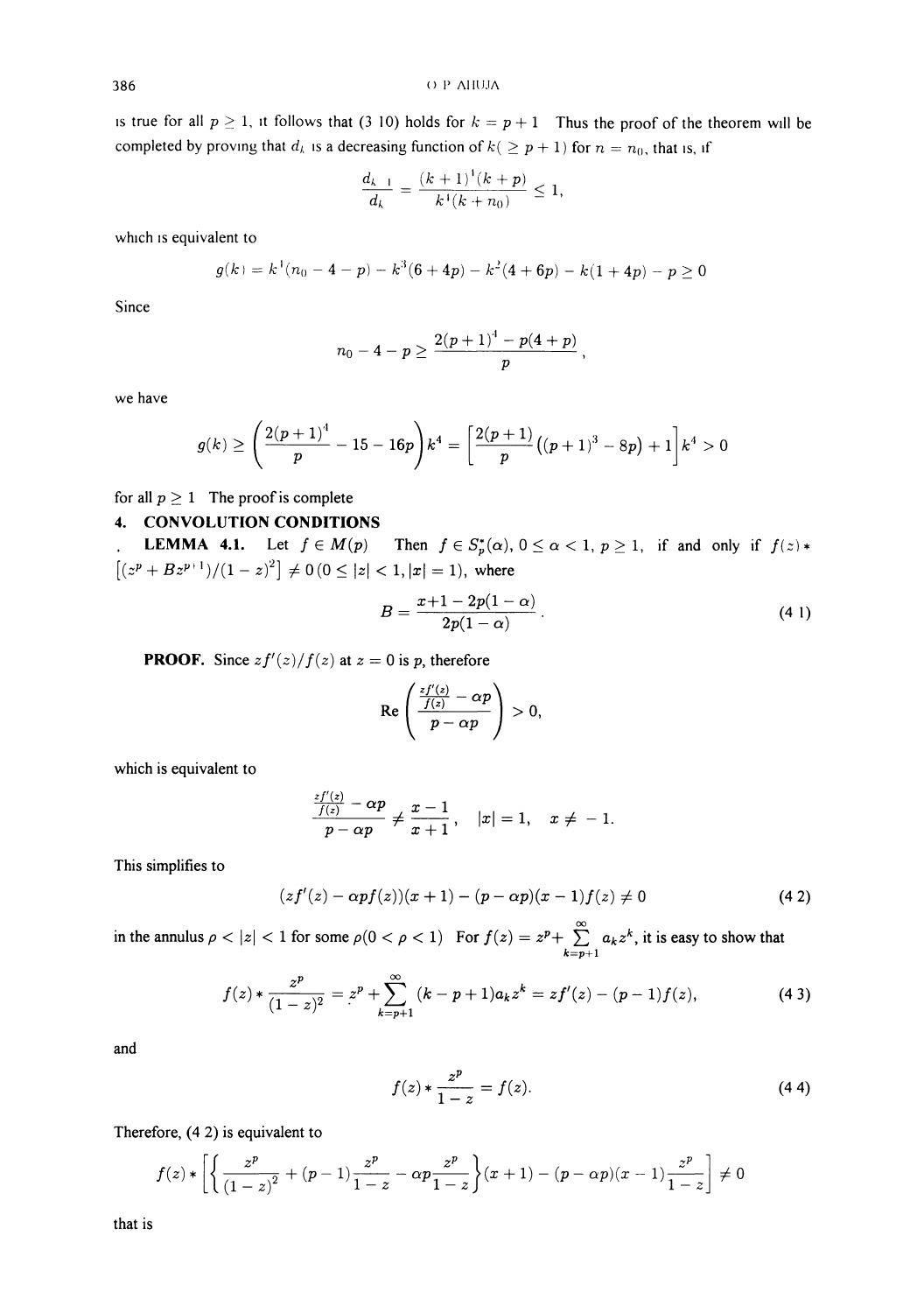$$
f(z)\ast\left(\frac{2p(1-\alpha)z^p+(x+1-2p(1-\alpha))z^{p-1}}{\left(1-z\right)^2}\right)\neq 0
$$

This proves (4-1)

**THEOREM 4.1.** The function f is in  $R_n(p, \alpha)$  if and only if

$$
f(z) * \left( \frac{z^p + \frac{(n-p)\,i - n - p(2\alpha - 1)}{2p(1 - \alpha)}}{(1 - z)^{n - p + 1}} z^{p - 1} \right) \neq 0
$$
\n(4.5)

for  $0 < |z| < 1, |x| = 1$ .

**PROOF.** Since  $f \in R_n(p, \alpha)$  if and only if  $D^{n+p-1} f \in S_p^{\star}(\alpha)$ , an application of (1 3) to Lemma 4 1 yields

$$
f(z) * \left( h(z) * \left( \frac{z^p}{(1-z)^2} + \frac{B z^{p+1}}{(1-z)^2} \right) \right) \neq 0,
$$
\n(46)

where  $h(z) = z^p/(1 - z)^{n+p}$  But in view of (4.3) and (4.4), we may write

$$
h(z) * \left(\frac{z^p}{(1-z)^2} + \frac{Bz^{p-1}}{(1-z)^2}\right) = h(z) * \frac{z^p}{(1-z)^2} + Bh(z) * \frac{z^{p+1}}{(1-z)^2}
$$
  
=  $zh'(z) - (p-1)h(z) + B(zh'(z) - ph(z))$   
=  $(B+1)zh'(z) - (p-1+Bp)h(z)$   
=  $(B+1)\left(\frac{pz^p}{(1-z)^{n+p}} + \frac{(n+p)z^{p+1}}{(1-z)^{n+p+1}}\right) - (p-1+Bp)\frac{z^p}{(1-z)^{n+p}}$   
=  $\frac{z^p + (-1 + (B+1)(n+p))z^{p+1}}{(1-z)^{n+p+1}}.$ 

Substituting the value of B from  $(4\ 1)$ , simplifying, the result then follows from  $(4\ 6)$ 

### 5. CONCLUDING COMMENTS

It would be possible to obtain additional information and solutions to extremal problems for the family  $R_n(p,\alpha)$  if one gets  $f_n(z)$  in (2.2) into closed form For example, using the closed form, viz  $z^p/(1-xz)^{2p}$ , for  $n = -p + 1$  and  $\alpha = 0$ , Hallenbeck and Livingston [11] found coefficient estimates for functions majorized by or subordinate to functions in  $S_p^*$  Note that the closed form of (22) even for the special case of  $p = 1$  is an open problem (see, [10])

#### **REFERENCES**

- [1] GOLUZINA, E G, On the coefficients of <sup>a</sup> class of functions regular in <sup>a</sup> disk and having an integral representation in it, J. Soviet Math.  $2(6)$  (1976), 606-617
- [2] GOODMAN, A W, On the Schwarz-Christoffel transformation and p-valent functions, Trans. Amer. Math. Soc. 68 (1950), 204-223
- [3] GOODMAN, A W, Univalent Functions, Mariner Publishing Company, Inc, 1983
- [4] HUMMEL, J A, Multivalent starlike functions, J. Analyse Math. 18 (1967), 133-160
- [5] AHUJA, O P, Integral operators of certain univalent functions, *Internat. J. Math. & Math. Sci.* 8 (4) (1985), 653-662
- [6] GOEL, R M and SOHI, N S, A new criterion for p-valent functions, Proc. Amer. Math. Soc. <sup>78</sup> (3) (1980), 353-357
- [7] RUSCHEWEYH, S, New criteria for univalent functions, Proc. Amer. Math. Soc. 49 (1975), 109-115
- [8] BRICKMAN, L, MacGREGOR, T H and WILKEN, D R, Convex hulls of some classical families of univalent functions, *Trans. Amer. Math. Soc* 156 (1971), 91-107